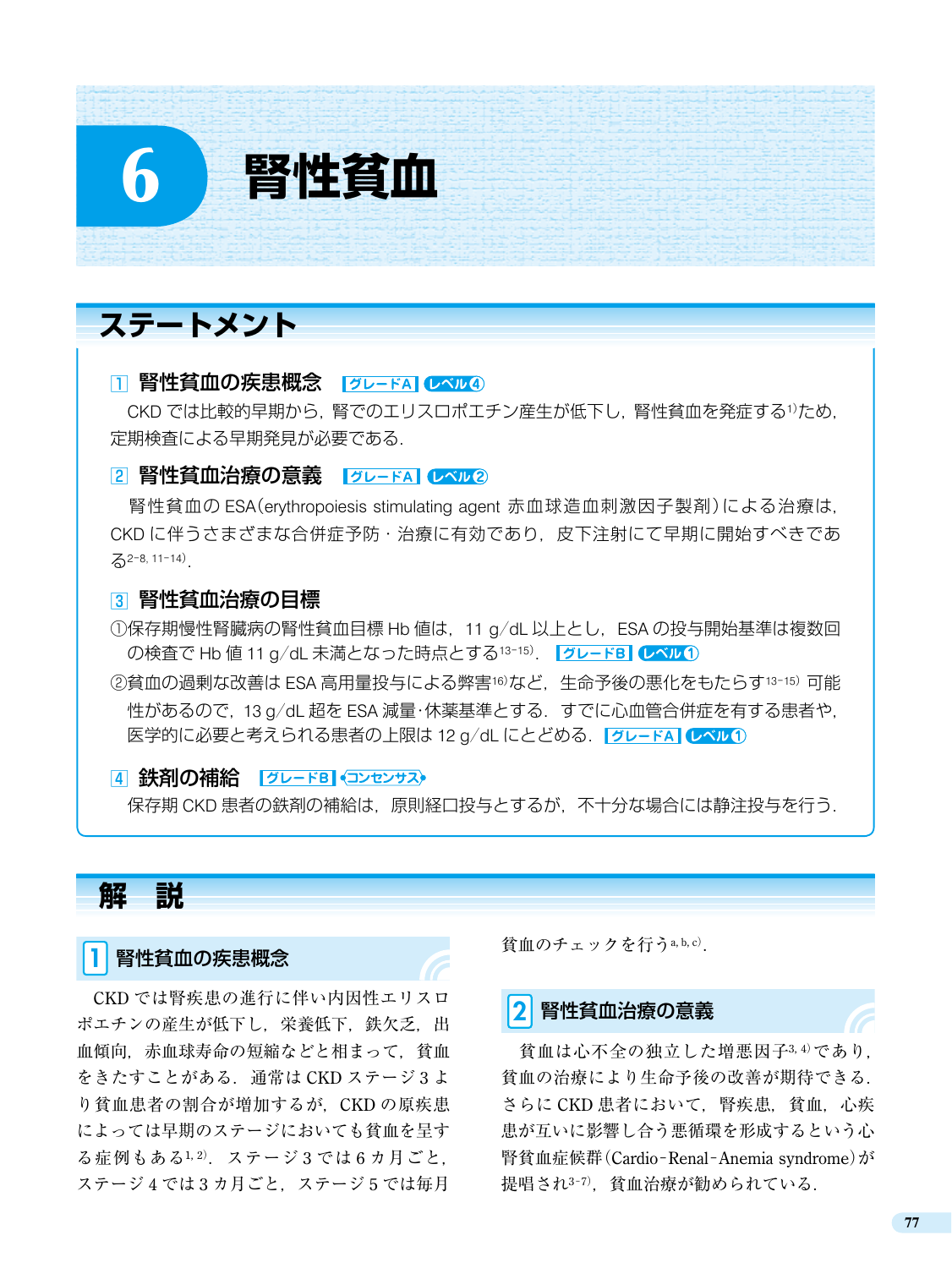CKD で貧血を認めた場合は治療を行うことに より,運動能を高め,QOL を改善し,心肥大を 改善することができる場合があると報告されてい る5, 6, <sup>8</sup>-<sup>11</sup>).Hb 値 9.0 g/dL 以下になってからなど 貧血が進行した状態での治療開始は,Hb 値 > 13.0 g/dL を保つよう早期より治療開始した場合 より予後が悪い12).

貧血は独立した CKD の進行要因であり,ESA に より貧血を早期に改善することにより,CKD の進 行を抑制するとの報告がある7,8,12). CKD 患者にお いて貧血を認めた場合は,ESA などを用いて積極 的に加療することが必要であると主張されている.

#### 3 腎性貧血治療の目標

ところが,2006 年秋に報告された大規模無作 為化介入試験 CREATE 研究13)と CHOIR 研究14)に おいて,これらの目標値の設定にそぐわない結果 が報告された.すなわち,前者で Hb 値を正常範 囲内(13.0~15.0 g/dL)に維持した群と Hb 値をや や低め(10.5~11.5 g/dL)に維持した群を比較する と,正常範囲まで改善させた群で心血管合併症の 発症は減少せず,また腎機能低下速度も差がな かった.後者では,Hb を高値(13.5 g/dL)に維持 した群が低値 $(11.3 \text{ g}/\text{dL})$ に維持した群より、死 亡,心筋梗塞,心不全による入院,脳卒中の発症 が増加した.その後,透析患者および保存期慢性 腎不全患者を対象とした 9 つの RCT をメタ解析 した成績15)でも、Hb 高値群の総死亡が多く, 高 血圧のコントロールが不良で,シャントの閉塞率 が高いと報告された.Hb 値を高値に維持した群 で予後が増悪する理由としては,高血圧・血栓症 の増悪によるものや, ESA の高用量投与による 直接作用が推測されている<sup>13</sup>-<sup>15</sup>).これらの成績を 基に,FDA の指示による能書の改訂が行われ, K/DOQI ガイドラインも改訂され,現在,目標 Hb 値 11.0~12.0 g/dL とされているa, b, c).

一方, わが国の RCT の成績としては, 2007年 秋澤らは ASN で,ダルベポエチンアルファを投 与して Hb 値 11~13 g/dL に 維 持 し た 群 が, rHuEPO で 9~11g/dL に維持した群より、安全 性に問題なく,左室心筋容積係数(LVMI)と QOL が有意に改善したと発表した.また,CHOIR 研 究の再解析16)として、高 Hb 群に割り付けられた 患者のなかでは、実際到達した Hb 値が高い患者 のほうがむしろ予後が良いこと、最高用量が高い 群(1回 20,000 IU 以 上)の ほうが 低 い 群(1回 20,000 IU 未満)に比べて予後が悪いこと、これら の因子で調整した Cox ハザードモデル解析では 割り付けられた目標 Hb 値群と予後の関連性はな くなり、特に高用量投与が予後悪化との関連を最 も説明できる因子であったことが報告された.す なわち,「目標 Hb 値が高いことが予後悪化に影 響したのではない」と結論されている.

さらに 2 型糖尿病で Hb 値が 11 g/dL 以下の CKD 患者 4,000 例を対象に,Hb 値 13 g/dL を維 持した群と,9g/dL を維持した群とで、心血管 系イベントの発症をアウトカムとする無作為化二 重盲検試験(TREAT 試験)が進行中で,Hb 高値目 標群の予後に関して,結論を与えるものと期待さ れている.

以上,目標 Hb 値の上限に関する議論は継続す るが,当面は大規模な RCT の結果を参考にして, 保存期 CKD 患者の目標 Hb 濃度は正常値よりは やや低い 11.0 g/dL 以上, 減量·休薬基準として 13.0 g/dL 超が推奨される. 最終的には, 個々の患 者の病態に合わせて,個々の患者ごとに目標値が 設定されるべきであることを忘れてはならない.

### 鉄剤の補給

CKD 患者における貧血治療では、鉄欠乏の評 価とそれに基づく適切な鉄補充が重要である. 鉄 剤使用にのみ注目したエビデンスはないが,上記 の ESA を用いた試験においても適切に鉄剤の補 給が行われている.貧血を伴う CKD 患者では明 らかな鉄欠乏がなくとも鉄剤投与により貧血の改 善が期待できる.ESA 投与により相対的な鉄欠乏 となるため,ESA 使用時には鉄欠乏対策は重要で ある. 鉄の投与経路は経口を原則とするが、経口 投与で改善が十分でない場合や消化器症状で経口 投与が困難な場合には静脈投与が用いられるa).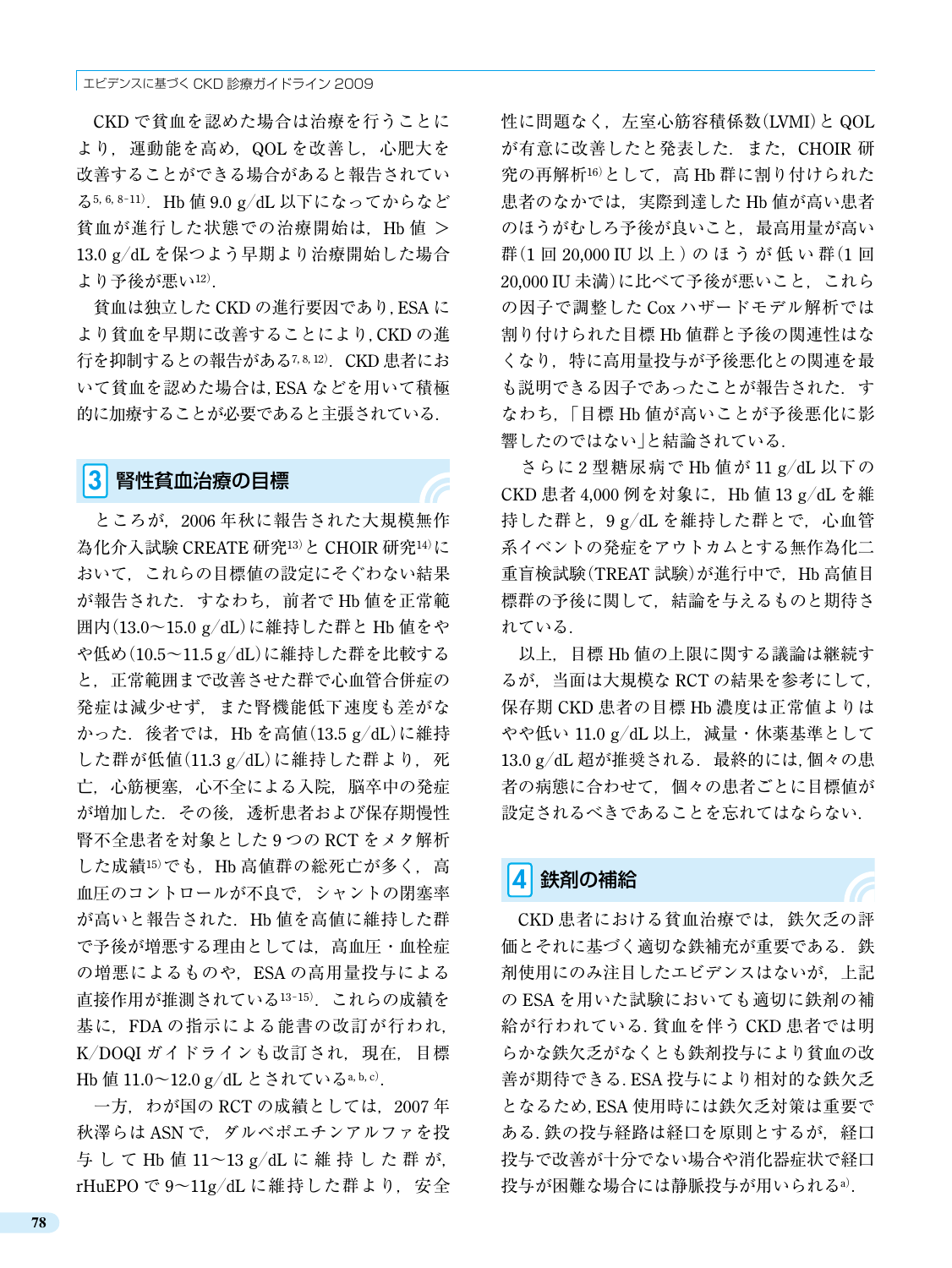# **アブストラクトテーブル**

| 論文コード                                                                      | 象<br>対                                                                                       | 法<br>方                                                                                              | 結<br>果                                                                                                                                               |
|----------------------------------------------------------------------------|----------------------------------------------------------------------------------------------|-----------------------------------------------------------------------------------------------------|------------------------------------------------------------------------------------------------------------------------------------------------------|
| 1. Astor BC,<br>Arch Intern Med<br>2002<br>観察研究<br>しべル4                    | NHANES III 住民健診<br>20 歳以上 15,410 例                                                           | 血清 Cr 濃度と Hb 濃度を測定し,<br>腎機能と貧血の関連を検討                                                                | 貧血(男性<12g/dL, 女性<11g/dL)の頻度<br>は GFR 60 mL/分/1.73 m <sup>2</sup> で 1%, 30 で 9%,<br>15 で男性 33%, 女性 67% だった.                                           |
| 2. Weiner DE,<br>J Am Soc Nephrol<br>2005<br>コホート研究<br>しべルイ                | 一般住民を対象にし<br>た疫学調査(28,000<br>例. うち2,333例が<br>GFR15~60 mL/分/<br>1.73 m <sup>2</sup> の CKD 患者) | 血圧, 心電図, Ht を測定し検討                                                                                  | CKD 患者のうち、CVD 発症と総死亡率の有<br>意な危険因子は LVH と貧血(男性で Ht≦<br>39%, 女性で Ht≦36%)だった.                                                                           |
| 3. Vlagopoulos PT,<br>J Am Soc Nephrol<br>2005<br>コホート研究(横断研<br>究)<br>しべルイ | 心血管病の研究に参<br>加した患者 3,015 例                                                                   | 心血管病のリスクと貧血, 腎機能<br>の相関を検討                                                                          | CKDのない患者においては貧血は心血管病<br>の危険因子とはなりえず、CKD存在下での<br>貧血の合併が、心筋梗塞, 脳梗塞, 総死亡を<br>増加させる.                                                                     |
| 4. Al-Ahmad A,<br>J Am Coll Cardiol<br>2001<br>RCT(サブ解析)<br>しべルの           | EF≦35%の慢性心不<br>全患者 6,630 例                                                                   | 慢性心不全患者に対してエナラプ<br>リルの効果をトライした RCT に<br>おける腎機能・貧血と予後のサブ<br>解析                                       | 腎機能と貧血は慢性心不全患者の予後に対す<br>る危険因子であり、特に両者が存在すると予<br>後が悪い.                                                                                                |
| 5. Hayashi T,<br>Am J Kidney Dis<br>2000<br>記述研究<br>しべル4                   | 保存期腎不全患者9<br>例                                                                               | Epo 投与して貧血部分改善(Ht<br>30%) と完全改善(Ht 40%)時の左<br>室肥大の程度(LVMI)を比較検討                                     | LVMI は4カ月後の Ht 部分改善(Ht 32.1%)<br>で 140 g/m <sup>2</sup> から 126 g/m <sup>2</sup> へ, 12 カ月後の<br>Ht 正常化時 (Ht 39.1%)時には、111.2 g/m <sup>2</sup><br>へ減少した. |
| <b>6.</b> Roth D,<br>Am J Kidney Dis<br>1994<br><b>RCT</b><br>しべル2         | 血清 Cr 3~8 mg/dL<br>で腎性貧血の存在す<br>る CKD 患者 83 例                                                | Epo 投与群 43 例と Epo 未使用群 40<br>例に分け、48週間観察                                                            | Epo 投与群は著明に貧血を改善したが、腎機<br>能には影響を及ぼさなかった.                                                                                                             |
| 7. Silverberg DS<br>J Am Coll Cardiol<br>2001<br><b>RCT</b><br>しべル2        | EF≦40% かつ Hb 10.0<br>~11.5 g/dL の慢性心<br>不全患者(32例, うち<br>半数が慢性腎不全)                            | Epo と静注鉄製剤で治療した群と<br>未治療群で比較                                                                        | 治療群では血清 Cr の上昇はみられなかった<br>が、未治療群では28.6%の上昇がみられた.<br>NYHA 分類による心不全症状. 入院率. 利尿<br>薬の必要量などにおいて治療群で改善した.                                                 |
| 8. Kuriyama S,<br>Nephron<br>1997<br><b>RCT</b><br>しべル図                    | 血 清 Cr $2\sim$ 4 mg/dL<br>の CKD 患者 108 例                                                     | Group I: Ht≤30%, 無治療群<br>Group II: ≤30%, Epo 投与群<br>Group III : Ht≧30%<br>で Cr の2倍になる時間、残腎機<br>能で比較 | Group II, III は I に比して腎生存率が高い.<br>腎性貧血を Epo 加療することにより腎機能<br>障害の進行を抑制する可能性がある.                                                                        |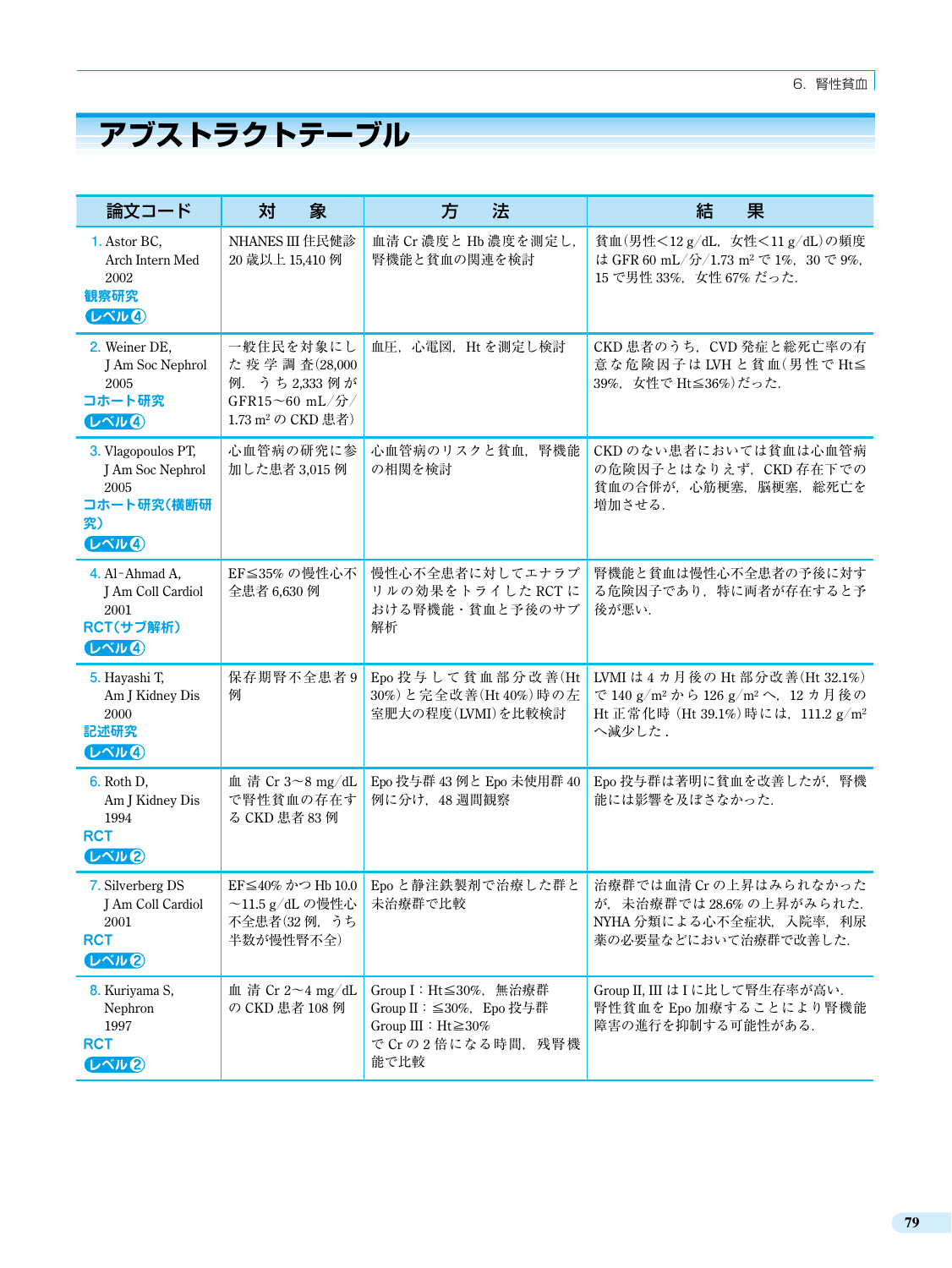#### エビデンスに基づく CKD 診療ガイドライン 2009

| 論文コード                                                                           | 象<br>対                                                                                          | 法<br>方                                                                                                 | 結<br>果                                                                                                                                                                                                                                                                              |
|---------------------------------------------------------------------------------|-------------------------------------------------------------------------------------------------|--------------------------------------------------------------------------------------------------------|-------------------------------------------------------------------------------------------------------------------------------------------------------------------------------------------------------------------------------------------------------------------------------------|
| 9. Levin A,<br>Am J Kidney Dis<br>2005<br><b>RCT</b><br>しべル図                    | 透析を行っていない<br>CKD 患者(平均 CCr<br>35 mL/分)172 例                                                     | 腎機能(CCr)とLVHの進行を検討.<br>目標 Hb を 9.0~10.5 g/dL, 12.0~<br>14.0 g/dL に分け Epo を投与                           | CCr が低い患者ほど LVH が進行する率が高<br>い. LVH を有する患者では貧血が LVH の独<br>立した危険因子である.<br>Epo による治療目標で Hb の高い群と低い群<br>では LVH の評価に差はない.<br>→ Epo による治療目標値と LVH に因果関係<br>はない.                                                                                                                           |
| <b>10.</b> Roger SD,<br>J Am Soc Nephrol<br>2004<br><b>RCT</b><br>しべル図          | CCr 15~50 mL/分の<br>CKD 患者 155 例                                                                 | Group I : Hb $12\!\simeq\!13$ g/dL<br>Group II : Hb $9 \sim 10$ g/dL<br>を目標に治療し、LVHの程度、腎<br>機能を検討      | 両群で LVH の抑制効果に差は認められな<br>かった. Group II の低 Hb 改善群において,<br>腎機能障害の進行抑制の傾向が認められた.                                                                                                                                                                                                       |
| <b>11.</b> Ritz E,<br>Am J Kidney Dis<br>2007<br>ACORD 研究<br><b>RCT</b><br>しべル図 | 糖尿病を有する CKD<br>患者(ステージ1~3)<br>172 例                                                             | Group I: Hb $13 \sim 15$ g/dL<br>Group II : Hb $10.5 \sim 11.5$ g/dL<br>を目標に治療し, LVMI, CCr, QOL<br>を比較 | $LVMI : Group I = Group II$<br>QOL: Group I が改善度は良い.<br>合併症·副作用には差はない.<br>貧血の改善は LVH を抑制しないが、イベン<br>ト発症は減少させる.                                                                                                                                                                      |
| 12. Gouva C,<br>Kidney Int 2004<br><b>RCT</b><br>しべル図                           | 非糖尿病, 透析導入<br>前患者 88 例                                                                          | 早期治療群: Hb≧13 g/dL を保つ<br>よう早期より Epo 投与<br>後期治療群:Hb≦9 g/dLになっ<br>てから Epo 投与開始                           | 早期治療群は、後期治療群に比し、有意に腎<br>機能障害の進行が抑制される.                                                                                                                                                                                                                                              |
| 13. Drüeke TB,<br>N Engl J Med<br>2006<br>CREATE 研究<br><b>RCT</b><br>しべル包       | GFR 15~35 mL/ 分/<br>1.73 m <sup>2</sup> の CKD 患 者<br>603 例                                      | Epo を早期から使用して<br>Group I: Hb $13 \sim 15$ g/dL<br>Group II : Hb $10.5 \sim 11.5$ g/dL<br>に保った2群を比較     | Group I と II で心血管合併症の発症は変わり<br>なし. しかし GFR の低下の程度も, Group I<br>と II で差がなかった.                                                                                                                                                                                                        |
| 14. Singh AK,<br>N Engl J Med<br>2006<br>CHOIR 研究<br><b>RCT</b><br>しべル図         | GFR 15~50 mL/分/<br>1.73 m <sup>2</sup> $\dot{\gamma}$ つ Hb $\leq$ 11<br>g/dLの CKD 患者<br>1,432 例 | Epo を早期から使用して<br>Group I: Hb $13.5 \text{ g}/\text{d}L$<br>Group II : Hb 11.3 $g/dL$<br>を目標にした2群を比較    | Group I は II に対して死亡, MI, CHF によ<br>る入院, Stroke の危険率が高く、QOLを改<br>善しなかった.<br>→目標 Hb 値は 11~12 g/dL                                                                                                                                                                                     |
| 15. Phrommintikul A.<br>Lancet 2007<br>メタ解析<br>しべルの                             | 5,143 例の透析期, 保<br>存期 CKD 患者                                                                     | 9つの RCT をメタ解析(うち7つ<br>は HD 患者を含む.)<br>貧血の治療目標, MIの発症率,<br>HT のコントロール, AV シャント<br>の閉塞率を検討               | Hb 高値群は Hb 低値群より総死亡率が高い.<br>Hb 高値群は Hb 低値群より HT のコントロー<br>ルが不良である. Hb 高値群と Hb 低値群で<br>MI の発症率に差はない. Hb 高値群は Hb 低<br>値群よりシャントの閉塞率が高い.                                                                                                                                                |
| 16. Szczech LA,<br>Kidney Int<br>2008<br>CHOIR 研究再解析<br>しべル2                    | GFR 15~50 mL/分/<br>1.73 m <sup>2</sup> $\dot{\gamma}$ つ Hb $\leq$ 11<br>g/dLのCKD患者<br>1,432 例   | 目標 Hb 群分けと投与用量と達成<br>Hb 濃度の関連を検討                                                                       | 4カ月での解析では、高Hb目標群では低Hb<br>目標群に比べ有意に目標 Hb 値に達した患者<br>の割合が低く、高 Epo 投与量だった. 目標<br>Hb 値に達しないことと高 Epo 投与量は一次<br>エンドポイント(死亡, 心筋梗塞, うっ血性<br>心不全, 脳梗塞)と関連していた. 補正モデ<br>ルでは、高 Epo 用量は一次エンドポイント<br>と有意に関連していたが、高Hb目標群に入<br>ることでの危険は高用量を通して高目標群に<br>振り分けられた結果であるとは言えなかっ<br>た. 9カ月の解析でも同様の結果だった. |